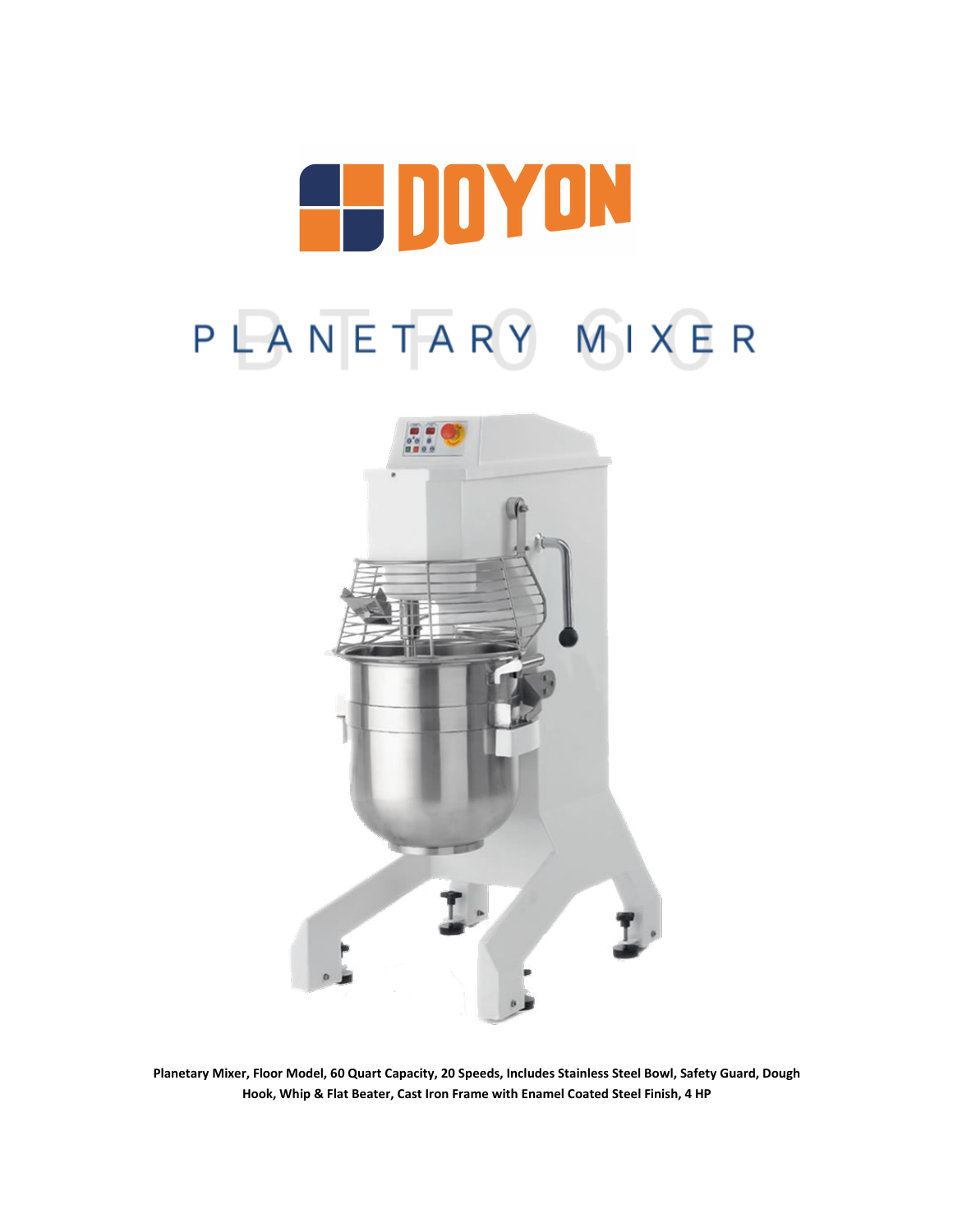





#### **FEATURES**

- □ Includes 63 Quart Stainless Steel Bowl, Dough Hook, Wire Whip, Flat Beater, and Ingredient Chute
- □ Unique Easy to Use Digital Control
	- 20 Speeds (no need to stop mixer to change speed)
	- 99 Minute Mixing Timer
	- 7 Programmable Speed & Time Settings
- □ Emergency Stop
- □ Wire Guard for Bowl Featuring Automatic Motor Cut-Off Switch
- □ Thermal Overload Protection for Motor
- □ Manual Bowl Lift with Integrated Bowl Locks
- □ Non-Slipping Belt

#### **CONSTRUCTION**

- □ Heavy Duty Frame with Lead-Free Enamel Coating
- □ S/S Legs to Prevent Rusting
- □ Carbon Steel Frame
- □ Four Stationary Casters
- □ Quick Locking Anti-Vibration Device to Secure Mixer

#### **OPTIONS & ACCESSORIES**

- □ Stainless Steel Construction [Suffix I]
- □ #12 Hub Attachment
- Dolly [BTF060D]
- □ Vegetable & Pepperoni Slicer Attachment [SM100CL]
- Meat Grinder Attachment [SM100HV]

#### **CLEARANCES**

- 6" (152mm) On All Sides
- □ Top & Bottom Must Remain Unobstructed
- □ Note Additional Clearance Requirements if Utilizing #12 Hub Attachment

#### **WARRANTY**

□ One Year Labor & Two Year Parts

| Model         | Weight | <b>Overall Dimensions</b> |                  |         |       |            | Dough Capacity |
|---------------|--------|---------------------------|------------------|---------|-------|------------|----------------|
|               |        | W                         | D                | н       | Motor | <b>Hub</b> | (55% AR)       |
| <b>BTF060</b> | 850    | 24 7/8"                   | 36 1/4"<br>(921) | 56 3/4" | 4     | <b>YES</b> | 60 lbs         |
|               | (386)  | (632)                     |                  | (1440)  |       |            | (28 kg)        |

|               | <b>Electrical System</b> |             |       |             |
|---------------|--------------------------|-------------|-------|-------------|
| Model         | <b>Volts</b>             | <b>Amps</b> | Phase | <b>NEMA</b> |
| <b>BTF060</b> | 208                      | 16          |       | 6-20P       |
|               | 240                      | 10          |       | L15-20P     |

**SPECIFICATIONS SUBJECT TO CHANGE WITHOUT NOTICE FOLLOW US** 

**KCL & REVIT DRAWINGS UPON REQUEST** 

**REVISION B | 5/13/2021**



**Doyon** 



5600 13th Street, Menominee, MI 49858 **906.863.4401 | 800.338.9886 | [www.doyon.qc.ca](http://www.doyon.qc.ca/)**

 $\bullet$ 

Tric



**PROJECT ITEM NO.** 

**NOTES** 

**MODEL NUMBER: B T F 0 6 0**